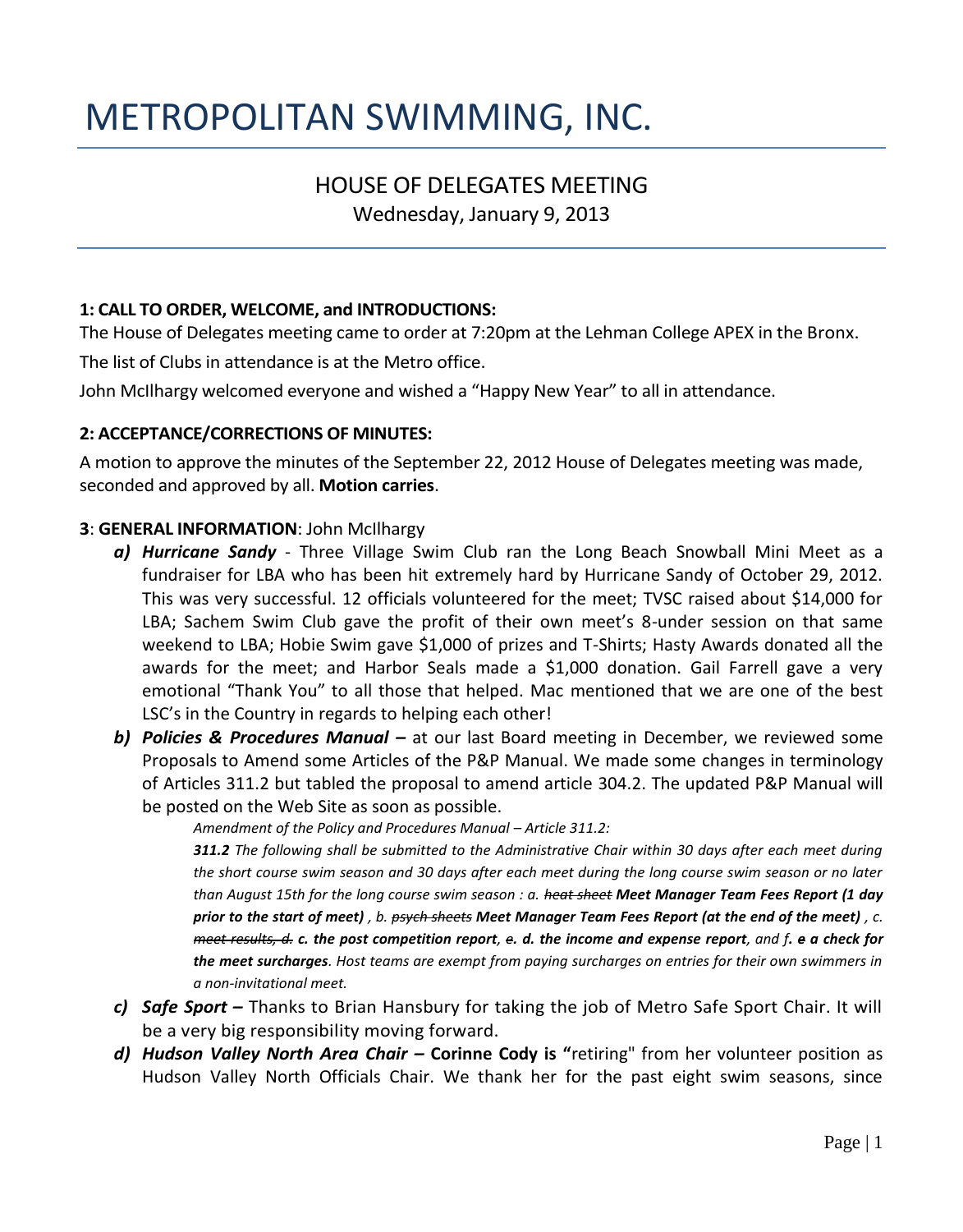September 2005, of exemplary support and guidance. Mark Amodio has accepted the newly vacated position.

- *e) May Elections***:** The following positions are up for election in May 2013: Age Group Chairs, Treasurer, Safety Chair, and Technical Planning Chair. If you are interested in being on the ballot for the May election, please email Mary Fleckenstein (Nominating Committee Chairperson) at [metro.office@metroswimming.org.](mailto:metro.office@metroswimming.org)
- *f) Spring Sectionals* The Eastern Zone had a conference call about the Spring Speedo Sectionals. As a result:
	- *a)* In years where different courses (SC vs. LC) are offered, restrictions on competition are lifted, allowing North Section Eastern Zone Members to attend the South Section Eastern Zone Meets and vice-versa. Cap is set at 800 swimmers.
	- **b)** For teams from outside the Eastern Zone requesting to attending an Eastern Zone Meet, meet hosts may establish & select the number of outside zone participants that will attend the meet. Teams from outside the zone will not be permitted to enter bonus events.
	- *c)* As a result of the motions passed by the General Chairs, participation of Eastern Zone Teams is not restricted by jurisdiction.

*Northern Section- Eastern Zone Meet* Erie Community College, Buffalo, NY March 2 1-24, 2013 *Southern Section- Eastern Zone Meet* VA Tech Pool, Christiansburg, VA March 2 1-24, 2013 Time standards for both meets are posted on the Eastern Zone website.

#### **4**: **TREASURER REPORT**: Corinne Cody

The Financial Statements for Fiscal Years ending August 31, 2012 & 2011 were available. It included the Statement of Financial Position as of August 31 and the Statement of Activities for the years ended August 31. There are no surprises at this time and we project that we will be where we need to be.

#### **5: FINANCE CHAIR**: George Rhein

- *a)* Prior to the HOD meeting, we met as a Board with an Investment Advisor about the Mutual Funds. The Finance Committee will meet with the Advisor and present their report to the Board.
- **b)** Any Budget Request for 2013-14 (form is on the web site) must be received before April 1, 2013.
- *c)* Health Insurance for Coaches if we can get at least 50 coaches, we can get preferred rates – we are probably only 10 people away from that goal, and to be able to get a quote on it for Family and/or Single coverage. Please contact George about this (we need name, birth date, family or single status, and zip code).

#### **6: ADMINISTRATIVE VICE CHAIR**: Denise Byrne

- *a)* Teams are reminded to send in their meet reports a check is not sufficient! Financial post meet reports must be sent!
- **b)** Denise also needs to receive a printout of the Meet Manager Entry Fee Summary Report (which includes scratches, alternates, exhibitions, etc.) dated one day before the meet and another dated one day after the meet is completed. Both report must be sent to Denise with the Post Competition Reports.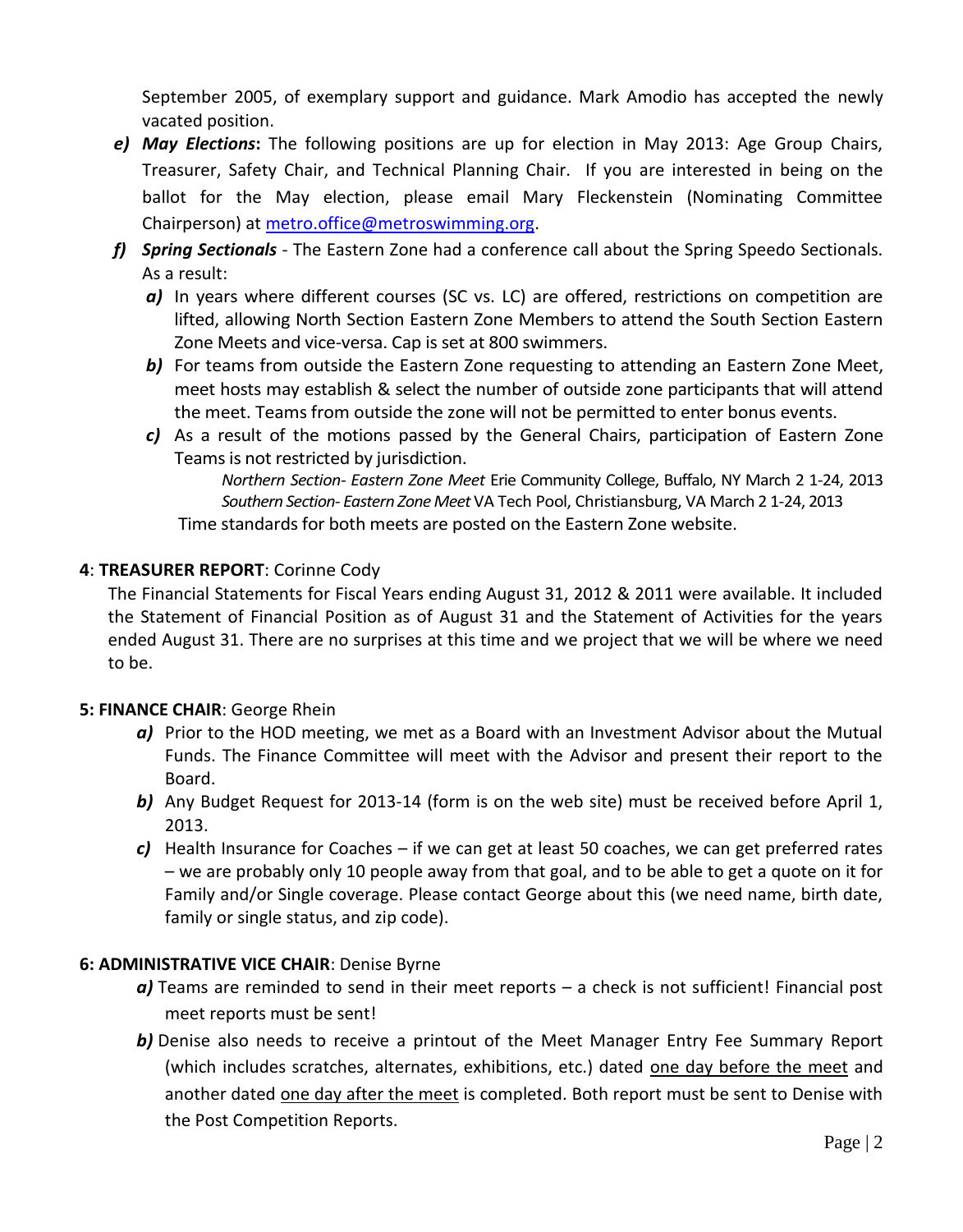#### **7: SENIOR CHAIR**: Don Wagner

April training trip to Deerfield Beach, Florida with the Metro All Stars April 17-21, 2013

- *a)* The goal of the camp is to get some of Metro's best athletes together in a positive training environment, where they can challenge each other in a setting where the only thing they have to be concerned with is training hard and getting better.
- **b)** The top ten girls and top ten boys will be selected for the trip
- *c)* The selection is based on **open** power points
- *d)* Athletes must be 13 or older and must have been swimming and training in the Metro LSC for at least one year
- *e)* Qualification period is from the first day after Winter Speedo Sectionals 2012 (March 26, 2012) through March 24, 2013 (Spring Eastern Zone Sectional meet).
- *f)* Coaching staff is selected by number of athletes qualified and attending the trip. The staff must have at least one female and one male coach.
- *g)* Swimmers and coaches stay in the Deerfield INN in Deerfield Beach FL
- *h)* In February, a list will be posted and updated on the Metro web site with the top 30 girls and boys.
- *i*) On Monday, March 26<sup>th</sup>. Invitations will be extended to the Top 10 boys and girls, and they must accept within two (2) days or the "next in line" will be invited.
- *j*) Training will be in the Deerfield Aquatic Center with 2x2 hour long and short course practices per day.
- *k)* This Training Trip is subsidized for by Metro Swimming

#### **8: AGE GROUP CHAIRS**: John Yearwood and Edgar Perez

- *a)* Zone Qualifying Meet will be February 16-18, 2013 This meet is for swimmers that will actually attend Zones if they make the team. Swimmers that have no intention of going to Zones should not be entered in this meet. This is not a meet to attend "to get better times".
- **b)** Coaches and Chaperones Applications will be posted on the Metro Website within the next few weeks.
- *c)* Distance Applications must be mailed to Edgar We usually don't have many swimmers apply so if they want to go to Zones, they should send in their applications.
- *d)* Hotels have been booked for the Short Course meet (in Rochester, NY) and for the Long Course Zone meet which will be in Virginia.
- *e)* Hobie Swim has won the bid for Metro Zone Team apparel for the next 2 years.

#### **9. COACHES REPRESENTATIVE**: Amine Boubsis

Amine was not in attendance at the meeting

#### **10. ATHLETES' REPRESENTATIVES**: Julian Mackrel and Nicole Papsco

Julian and Nicole talked about the Junior Athlete Election and how to go about running this election. Normally it is done at Senior Mets but then we do not reach all of the 13-Over athletes. The deadline for nominations is February  $9<sup>th</sup>$  to either Julian or Nicole. Maybe do it by email or through the Metro Athletes' Facebook Page. Contact Julian or Nicole for information. This page is for athletes only!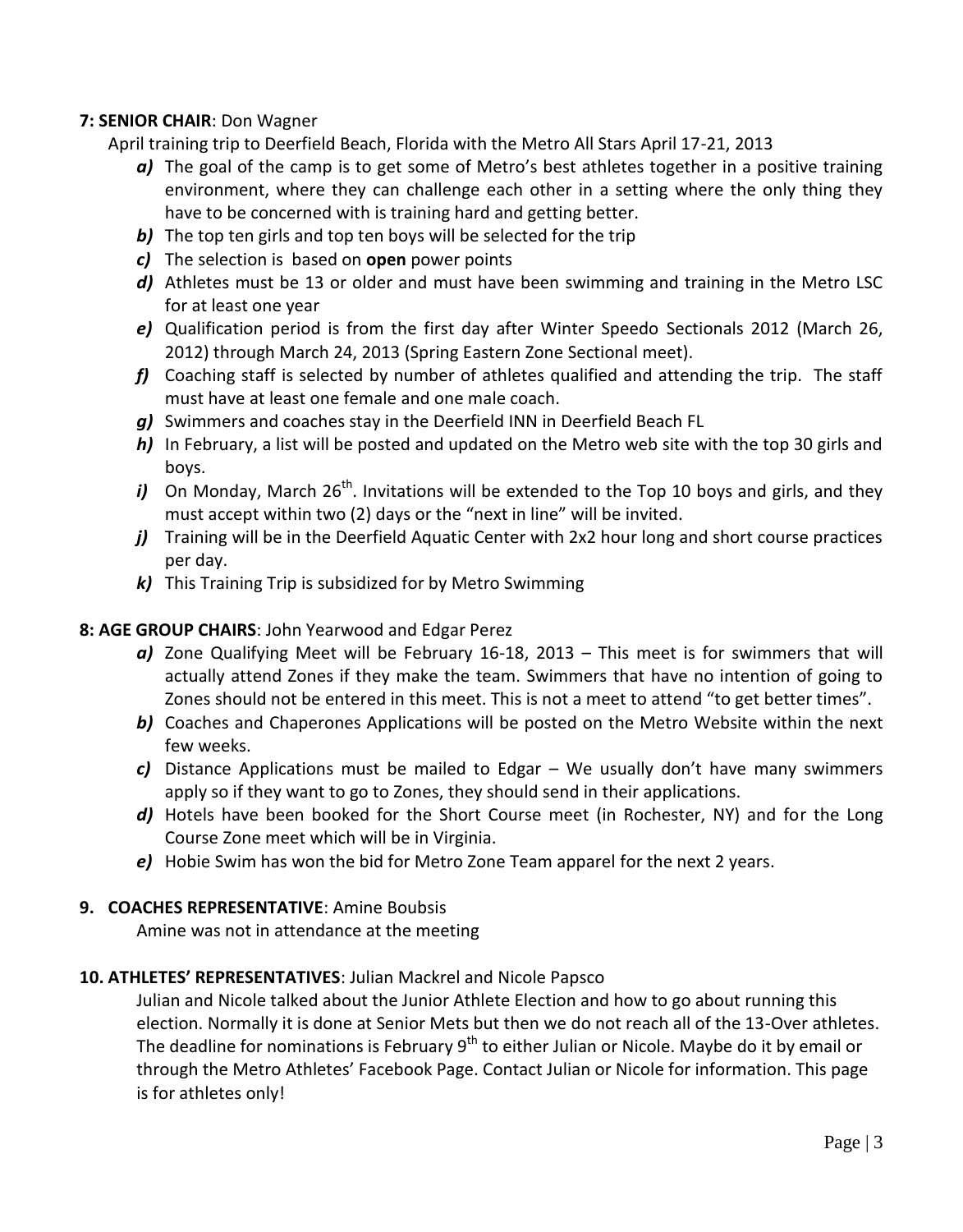#### **11. OFFICIALS CHAIR**: Bruce Brooks

- *a)* Winter Senior Mets has been approved as a National Certification meet. USA Swimming certifiers (one of them a 2012 Olympic Games Starter) will be training our officials, on deck, for the duration of the meet.
- **b**) Bruce announced that Corinne Cody will step down as Area Chair at the end of December 2012. Mark Amodio has accepted the position of Area Chair for Hudson Valley North. Thanks to Corinne for her work over the years.
- *c)* Bruce would like to increase the number of Officials in Metro, especially from teams that do not host meets (but do attend meets). We have about 170 registered officials at this time.

#### **12: REGISTRATION CHAIR**: Mary Fleckenstein

- a) As of January 8<sup>th</sup> Metro has 9,103 registered athletes (we ended last year with 9,7880 athletes; 716 individual; 77 clubs/organizations.
- **b**) Teams must remember to be very careful with their registrations creating too many duplicates when they spell names wrong on re-registrations (William one year … Billy the next year)
- *c)* Please check your registrations use your USA Swimming web page club portal it is easier than always checking with Mary. It is available to you 24/7
- *d)* Too many teams waited till the last minute to get registrations in this creates havoc in the first weeks of January – and metro cannot be responsible to be sure that your last minute registrations will get your swimmers in a meet – please register them on time
- *e)* Coaches need to check their cards first batch of background checks are due to expire at the end of January – Mary will NOT be sending out reminders to every coach – don't look at your card on Friday night and say you need a new one by Saturday – Mary can't help you then!!! It is all in a database the we do not control  $-$  so please plan accordingly  $-$  backgrounds will be taking about a week or so to be done without any complications – so if you are due at the end of January – take it now! Same goes for your certifications – Mary (at the Metro Office) is a part time person – she can't be expected to work 24/7 because coaches forget their certifications were up – please plan ahead!!!

#### **13: NATIONAL TIMES VERIFICATION:** Monique Grayson

- *a)* High School (Form B) & College Meets (Form A) Observation Requests must be emailed to Monique at least 2 weeks prior to the first day of the meet
- **b)** A minimum of two (2) USA Swimming officials must be on deck to observe those meets
- *c)* For all Metro 12-under meets, if possible, use 2 back-up buttons (plungers) on each lane! It helps to verify the finish time accuracy
- *d)* Check splits especially in backstroke and when there is a NS very often, the final time is "hidden" in the splits
- *e)* Remember to set up all meets databases and meet names as follows (example): 2013 MR BGNW Marlins Mid-January Meet

#### **14: WEB PAGE COORDINATOR**: Monique Grayson

Nothing new at this time.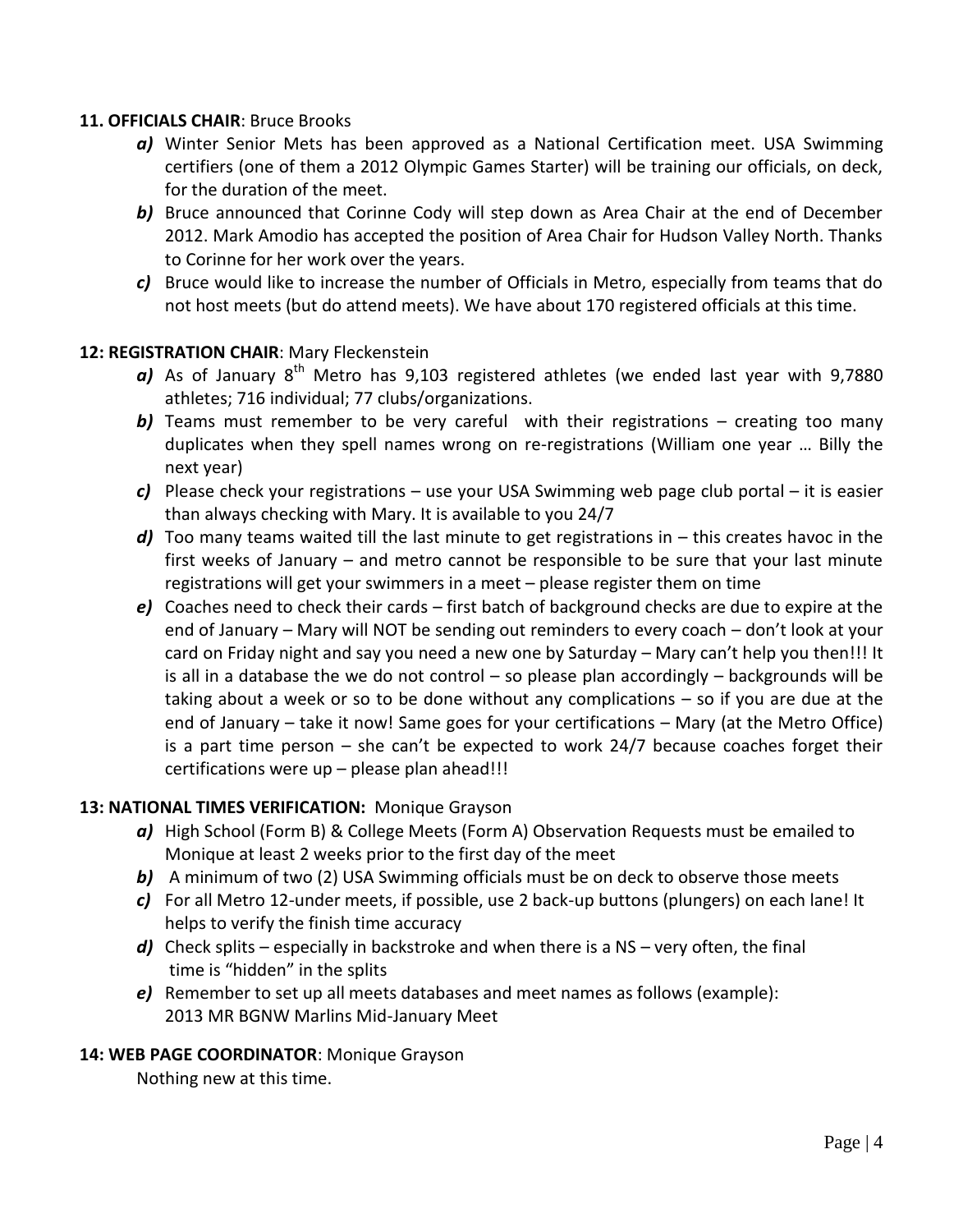#### **15/16: SAFETY COORDINATOR & SAFE SPORT CHAIR:** Brian Hansbury

- *1.* New report of occurrence has been posted on the website. All teams need to submit info online to US Swimming the paper copy is no longer needed nor is it accepted.
- *2.* Currently we are just publishing the info regarding the new Meet Announcement **Requirements** 
	- a. No Deck Changing allowed Disqualification from Meet
	- b. No Cameras behind the blocks or in locker rooms
- *3.* Upon returning from the Safety In Sport Conference Jan. 27-29 in Colorado Springs, Brian will make a full report to the board and the HOD on the new bylaws and suggested rules for travel and social media that US Swimming is putting into place. Mac, Mary and Brian will be attending this Conference.
- 17: **HALL OF FAME**: Mary Fleckenstein and Monique Grayson Nothing new at this time.
- 18: **DISABILITIES COORDINATOR**: Denise Byrne

Nothing at this time

- 19: **SWIM-A-THON**: Richard Finkelstein Nothing new at this time
- 20: **OPEN WATER COORDINATORS**: Rob Ripp and Colleen Driscoll Rob and Colleen were not present at the meeting
- 21: **DIVERSITY**: Ray Willie

Ray was unable to attend the meeting. Mac said that Ray is asking to resign from Diversity. Mac will let us know who he will appoint to replace Ray.

#### 22: **TECHNICAL PLANNING:** David Ellinghaus

- *a)* Championship meets bids:
	- a. We have a bid for an Open Water 5K and Age Group Championship Meet at Huntington Bay on July 14, 2013 – this is a combined bid from Metropolitan Swimming and Long Beach Aquatics – Bea Hartigan spoke about this Open Water meet. David asked Bea to get in touch with the Metropolitan Swimming Open Water Chairs regarding this meet and to report back to Technical Planning.
	- b. Senior Mets weekend will be Thursday-Sunday, July 18-19-20-21, 2013 the Senior Chair is working on the facility that will be available to run this meet.
	- c. Junior Olympics of July 26-27-28, 2013 we have one bid: LIAC at NCAC no other bids were submitted so JO's Long Course 2013 go to Long Island Aquatic Club.
- **b)** Metro Meets Bids will be available at the end of the minutes (Page 8)

#### 19: **OLD/UNFINISHED BUSINESS**:

Nothing new at this time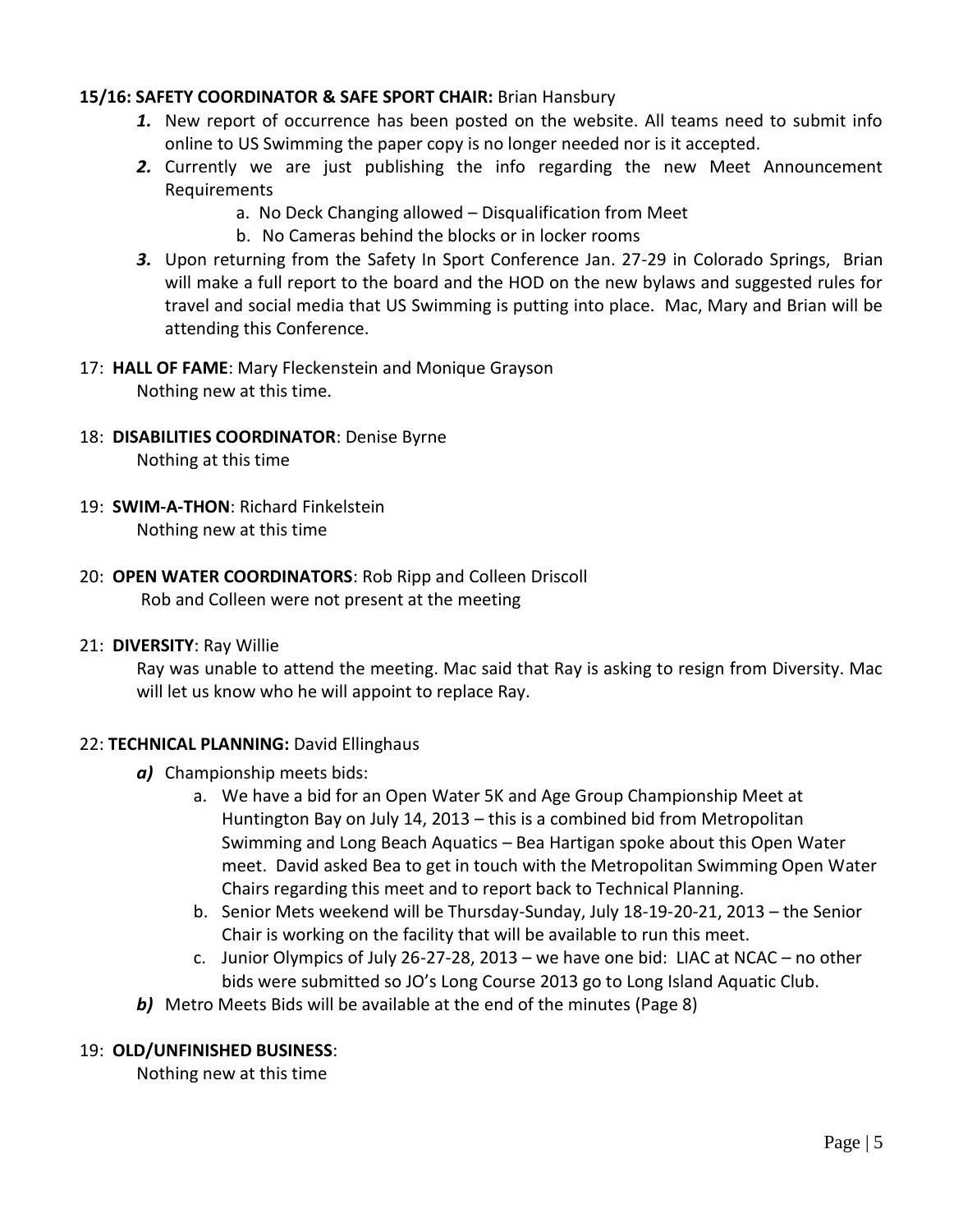#### 20: **NEW BUSINESS**:

Rachel Stratton, AGUA, brought up the subject of last summer Sectional Stipends for her team. Agua attended an out of Eastern Zone Sectional meets and requested a Travel Stipend for all her swimmers that qualified within the Eastern Zone Summer Sectional Standards. She believed that as long as her swimmers made the LC Eastern Zone time standards, they would be eligible for a travel stipend, even if attending an out of EZ Sectional Meet. Discussion followed. David Ellinghaus and Rachel went over the minutes since 2008. David really believes that moving forward we should go with what had been decided in 2008 and allow teams that go out of LSC for their Sectional meet to still get a Travel Stipend for their swimmers that qualified based on the EZ Standards. As we do not have a quorum tonight – we can't vote on this tonight. This will need to be decided on at a later date.

#### **May House of Delegates – May 15, 2013 at 7pm at Lehman College APEX This is the Short Course Season Bid and Elections Meeting Please come prepared (forms are on Metro Web site) BOD Meeting will probably meet at 6pm**

A motion to adjourn the meeting was made, seconded and approved by all. Meeting adjourned at 7:55pm

Respectfully submitted Monique Grayson

January 17, 2013

PS: A letter from Gail Farrell (LBA), received after the HOD meeting, is attached on Page 7.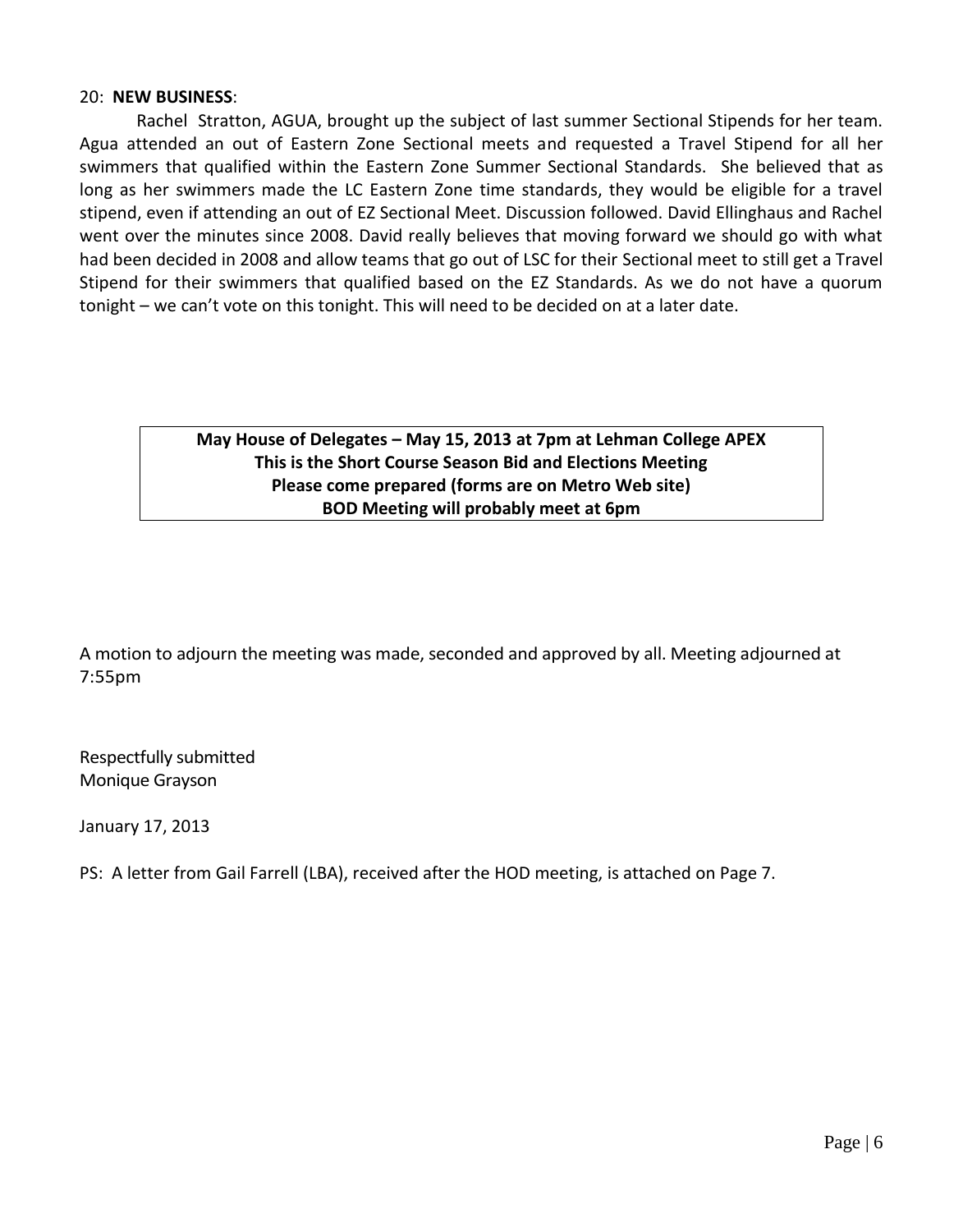#### **Long Beach Aquatics is better than ever thanks to some very special people!**

Monday, October 29 2012 is a day that changed us forever. We went to sleep, not knowing what the morning hours would bring, never in our wildest dreams did we imagine the destruction we would wake up to. Just looking out our window, seeing 3 boardwalk ramps on the corner should have told us right then and there, "this was no ordinary storm", but it wasn't until we ventured outside that we saw the true devastation and destruction of Sandy.

 While most people were trying to salvage what they could of their lives, our first thought as LBA coaches were "did the recreation center survive?" All it took was a simple  $\frac{1}{2}$  mile walk to find the devastating answer. At first glance, a small glimmer of hope seeing the structure was still standing. However, it didn't take long to see the sad truth; we couldn't walk in the front door due to debris blocking the entrance, the side door was being blocked by a tipped over refrigerator, finally a simple move of a door off the hinges provided access. Both gyms were destroyed, the office was unrecognizable, then we took the walk up to the pool balcony. It was eerily quiet, and honestly looked as if nothing happened. Of course, when you stop to realize how the pump room is 4 steps down to you realize, this is bad. Without a pool, how does a swim team of 300 survive?

 The answer; with the help of truly amazing people! Our older groups were already training 3 days a week at the long beach high school, however it would take more than that to accommodate everyone. Thanks to Arnie Epstein, the athletic director at Long Beach High School, we were able to get additional hours 5 days a week to have practice. Eisenhower Aquatic center was also made available to us, due to the unwavering support from Nassau County Legislator Denise Ford, Neil McCarthy , Joy McCarthy, Scott McDonnell & Kate McDonnell. Needless to say, the parents of Long Beach Aquatics have been more than patient and understanding of the unusual, irregular practice schedules, sometimes driving as far as an hour and half one way from the Brooklyn, Far Rockaway & Queens area, just to have their kids practice for an hour.

 So many Metropolitan teams have been supportive of us, opening the pools to our displaced families, to give our swimmers some sense of normalcy (Westchester Wolverines, Connetquot Swim Club, & Hauppauge Swim Club have gone above and beyond). Each year, the first Sunday of January, Long Beach Aquatics always hosts the Snowball Mini Meet for 8-under Swimmers only, we were devastated to think that this would be the first year in over 25 years that this meet would not take place.

 That was until our Swim Angels at Three Village Swim Club reached out to us, and offered to host the meet with any and all proceeds going to LBA. One Three Village parent in particular Lynn Pozmanter was instrumental in securing donations, for each event and even donations for each Block. A very small team Harbor Seals also donated \$1000 to the cause! Hobie Swim designed amazing t-shirts (featuring an adorable snowman: " swim for the beach") and donating all proceeds back to LBA. Sachem Swim Club hosted a meet this same weekend, and donated all proceeds from the 8-under session to LBA as well.

We are truly humbled by the outpouring of support by so many people & Metropolitan teams during a very difficult time. While the final numbers have not been tallied, it looks like a total of \$16,000 has been raised for LBA! This money will go towards helping to cover the costs of renting Eisenhower pool to help getting us back to a "normal" practice routine! So from the bottom of our hearts, we thank each and every one of you who has helped to make LBA better than ever!